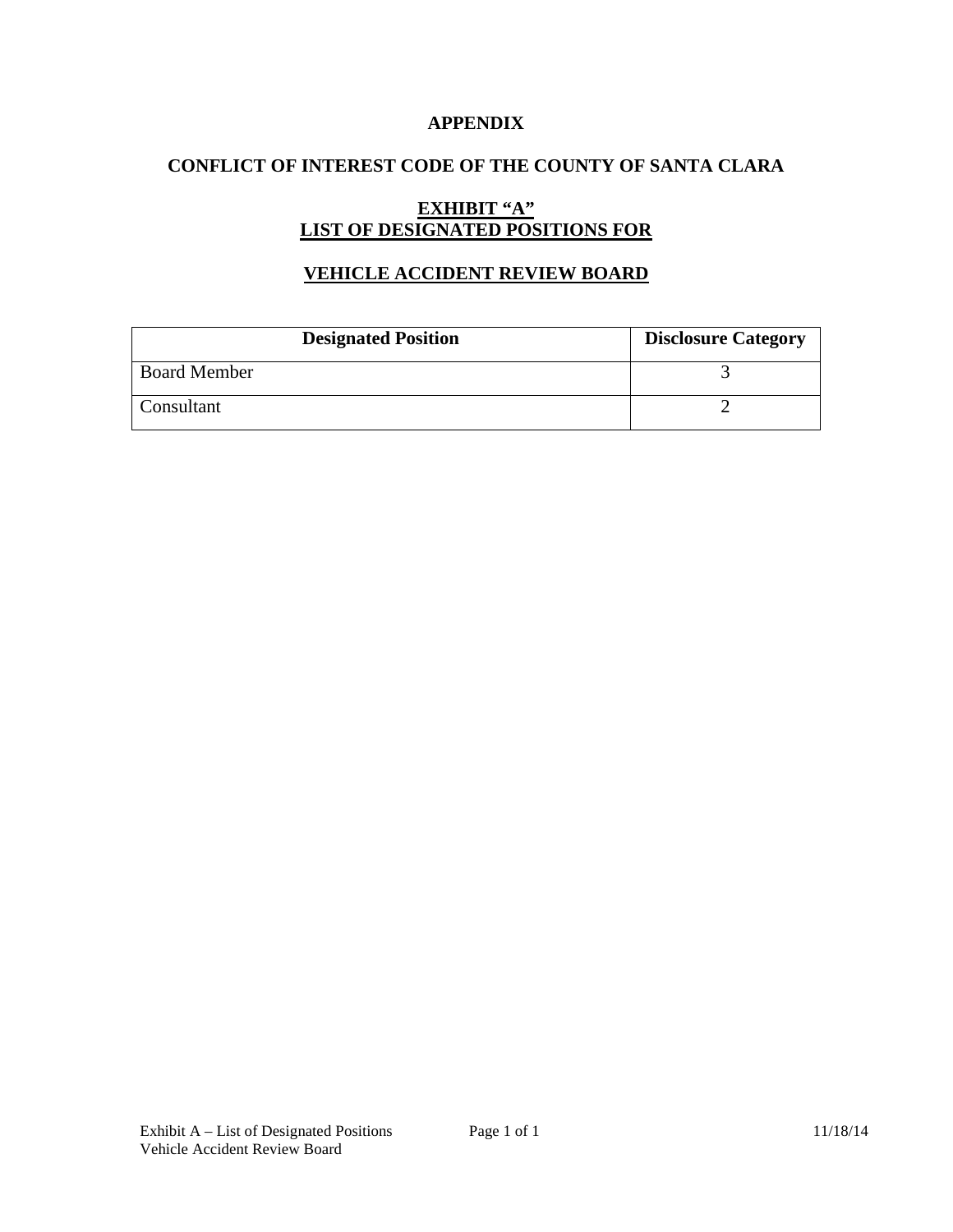#### **APPENDIX**

### **CONFLICT OF INTEREST CODE OF THE COUNTY OF SANTA CLARA**

## **EXHIBIT "B" DISCLOSURE CATEGORIES FOR**

## **VEHICLE ACCIDENT REVIEW BOARD**

Pursuant to the County of Santa Clara's Conflict of Interest Code, Disclosure Categories 1 and 2 shall read as follows for all Code Agencies.

**Disclosure Category 1:** Persons in this category shall disclose:

(1) all investments in, business positions in, and income (including gifts, loans and travel payments) from:

(a) all sources that provide, plan to provide, or have provided in the last two years, facilities, goods, software, hardware, or related technology, equipment, vehicles, machinery or services, including training or consulting services, to the County;

(b) all sources that are subject to the regulatory, monitoring, investigatory, enforcement, valuation, certification, permit or licensing authority of, or have an application for a license, permit or certificate pending before, the County;

(c) all sources that receive, are planning to apply to receive, or have received in the last two years, grants or other monies from or through the County; and sources that receive referrals to provide assessments and/or treatments that are required or recommended by the County; and

(2) all interests in real property in the County of Santa Clara located entirely or partly within the County, or within two miles of County boundaries, or of any land owned or used by the County.

**Disclosure Category 2:** Each Consultant shall disclose: (1) all investments in, business positions in, and income (including gifts, loans and travel payments) from: (a) all sources that provide, plan to provide, or have provided in the last two years, facilities, goods, software, hardware, or related technology, equipment, vehicles, machinery or services, including training or consulting services, to the County; (b) all sources that are subject to the regulatory, monitoring, investigatory, enforcement, valuation, certification, permit or licensing authority of, or have an application for a license, permit or certificate pending before, the County; (c) all sources that receive, are planning to apply to receive, or have received in the last two years, grants or other monies from or through the County; and